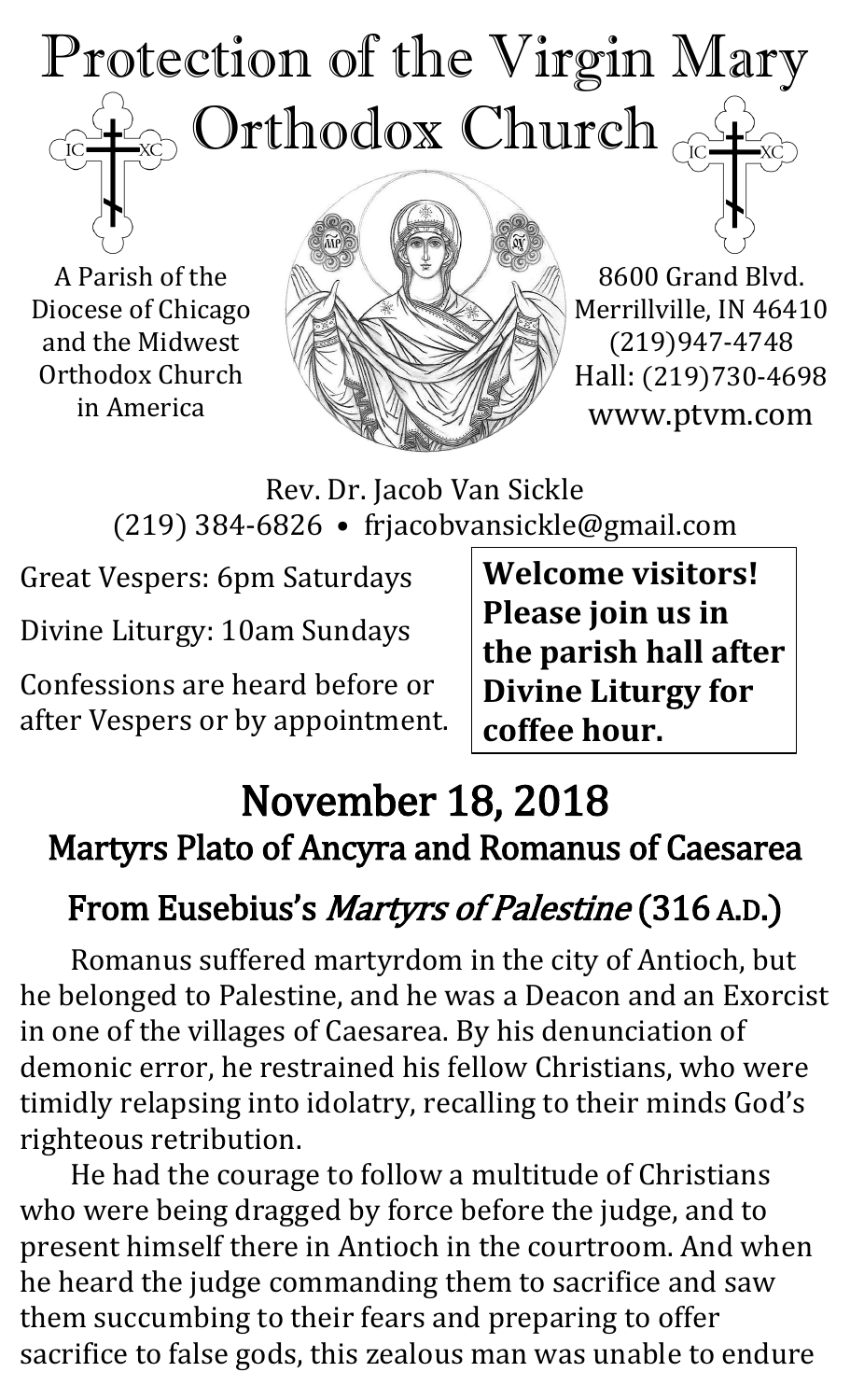the sad spectacle. He was moved with pity for them as for people feeling their way in the darkness and on the verge of falling over a cliff. So he raised up the true teaching of God before them like the sun, crying aloud and saying: "What are you doing? Will you all debase yourselves and be cast into the abyss? Lift the eyes of your understanding on high and behold above all worlds the God and Savior of all the ends of the earth! Do not abandon the charge which has been entrusted to you for the godless error of idolatry. Remember the righteous judgment of our supreme God."

And when Romanus had said these things loudly and fearlessly, the judge command the officers to seize him and condemned him to be destroyed by fire. For the crafty judge could tell that many of the accused Christians firmed their resolve at his words, and that he turned many back from error. And because the emperor was in the vicinity, they at once brought this servant of Jesus to the city center.

But as they were hastily preparing the fire, the emperor Diocletian, who heard what happened, gave orders not to execute the martyr by fire, because, he said, his insolence and folly were not suitable for such a punishment. And so, like a merciful emperor, he ordered a new kind of punishment for Christ's witness: that his tongue should be cut out.

Nevertheless, though his organ of speech was taken away, still his true love was not severed from his God, nor was his intellectual tongue restrained from preaching. Immediately he received from God a reward for his struggles. He was filled with power much greater than before, and all present were amazed. For though his tongue had been cut out, by the gift of God He began to speak valiantly and to exult in his faith as though he were standing by the side of Christ Himself. And with a bright and cheerful countenance, he acknowledged his Friend and scattered the seed of the word of God into the ears of all, exhorting them to worship God alone and lifting his prayers and thanksgiving to the God who works wonders. And after he had done so for a long time, he was again seized, stretched upon the rack, and strangled.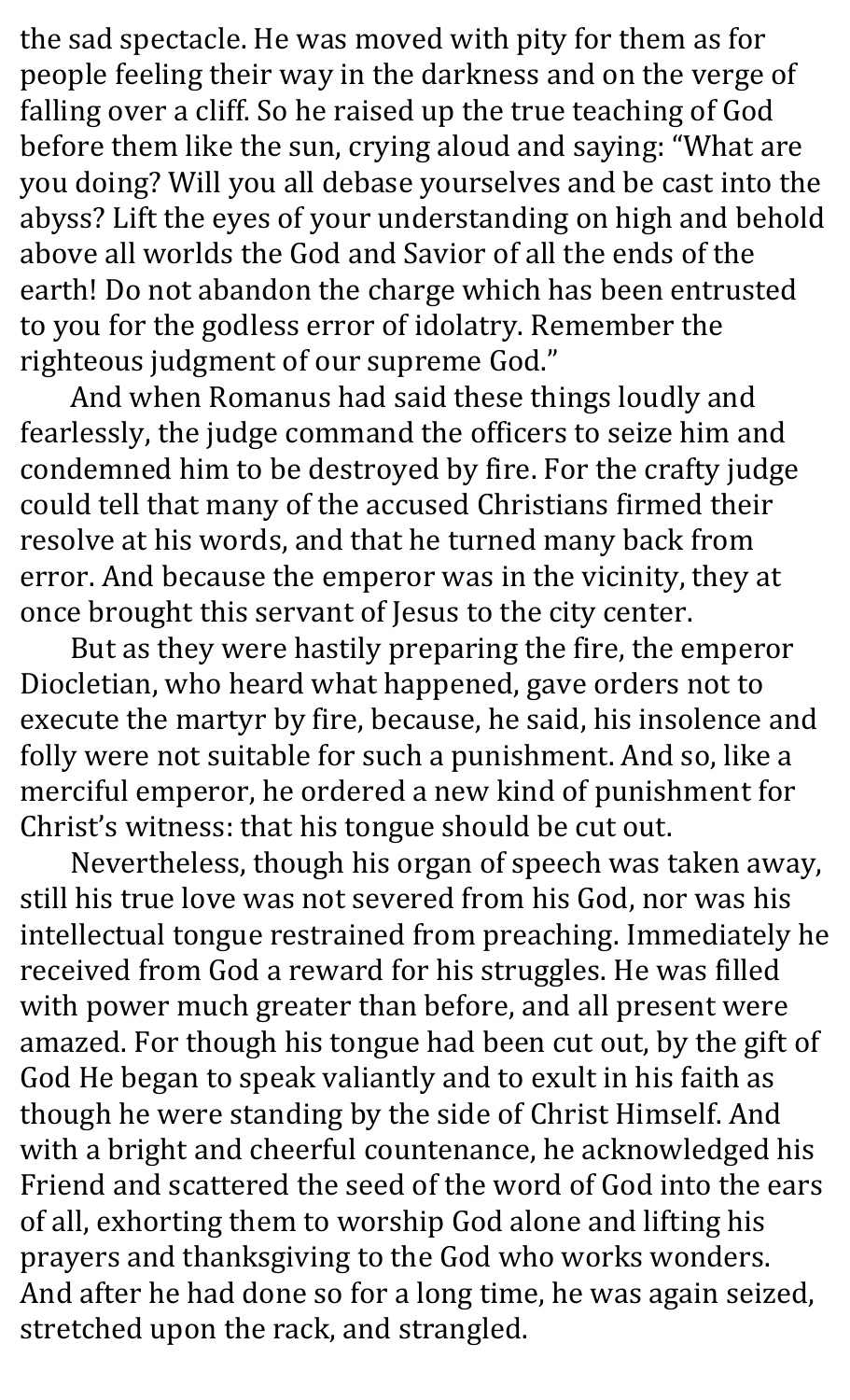# HYMNS OF THE DAY

## Tone 8 – Resurrectional Troparion

You descended from on high, O Merciful One! You accepted the three day burial to free us from our sufferings! O Lord, our Life and Resurrection, glory to You!

## Tone 4 – Patronal Troparion

Today the faithful celebrate the feast with joy, illumined by your coming, O Mother of God. Beholding your pure image we fervently cry to you: Encompass us beneath the precious veil of your protection and deliver us from every form of  $ev$ il. By entreating Christ, your Son and our God// that He may save our souls.

## Tone 4 – Troparion for the martyrs

Your holy martyrs Plato and Romanus, O Lord, through their sufferings have received incorruptible crowns

from You, our God. For having Your strength, they laid low their adversaries, and shattered the powerless boldness of demons.// Through their intercessions save our souls!

## Tone 8 – Resurrectional Kontakion

By rising from the tomb You raised the dead and resurrected Adam. Eve exults in Your Resurrection,

and the world celebrates Your rising from the dead, O greatly Merciful One!

## Tone 3 – Kontakion for St. Plato

Your holy memory delights the universe, O Plato, bringing us together to honor you in our joy. With hymns we praise your great deeds, crying out to you with faith: "Save our land from its enemies, O holy one!"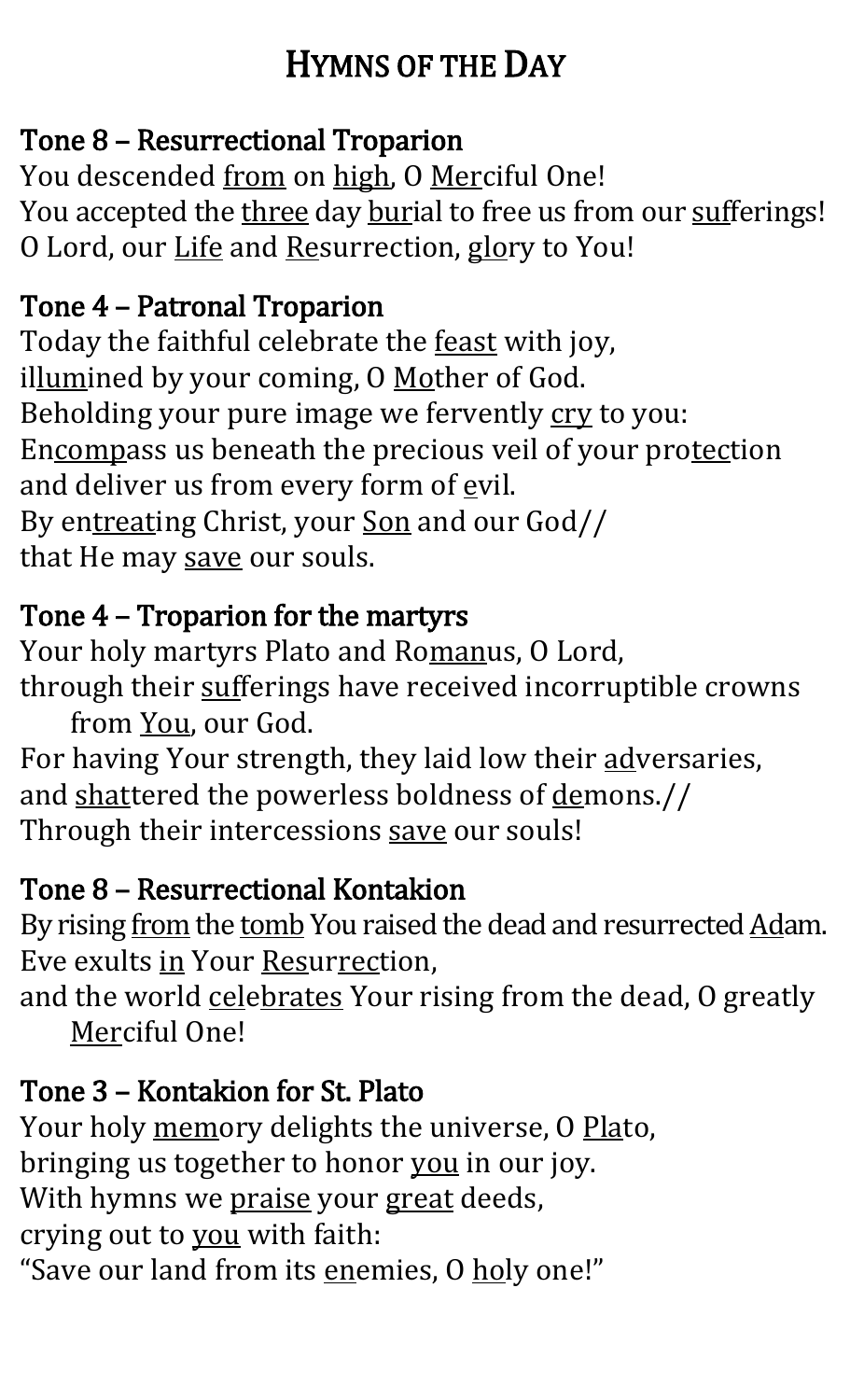#### Tone 3 – Patronal Kontakion

Today the Virgin stands in the midst of the Church, And with choirs of saints she invisibly prays to God for us. Angels and bishops worship.

Apostles and prophets rejoice together,// Since for our sake she prays to the eternal God.

# SCRIPTURE READINGS

#### Epistle: Ephesians 4.1-6

Brethren: I, the prisoner of the Lord, beseech you to walk worthy of the calling with which you were called, with all lowliness and gentleness, with longsuffering, bearing with one another in love, endeavoring to keep the unity of the Spirit in the bond of peace.

There is one body and one Spirit, just as you were called in one hope of your calling; one Lord, one faith, one baptism; one God and Father of all, who is above all, and through all, and in you all.

#### Gospel: Luke 12.16-21

At that time, Jesus spoke a parable to them, saying: "The fields of a certain rich man yielded plentifully. And he thought within himself, saying, 'What shall I do, since I have no room to store my crops?'

"So he said, 'I will do this: I will pull down my barns and build larger ones, and there I will store all my crops and my goods. And I will say to my soul, "Soul, you have many goods laid up for many years; take your ease; eat, drink, and be merry."'

"But God said to him, 'Fool! This night your soul will be required of you; then whose will those things be which you have prepared?'

"So is he who lays up treasure for himself and is not rich toward God."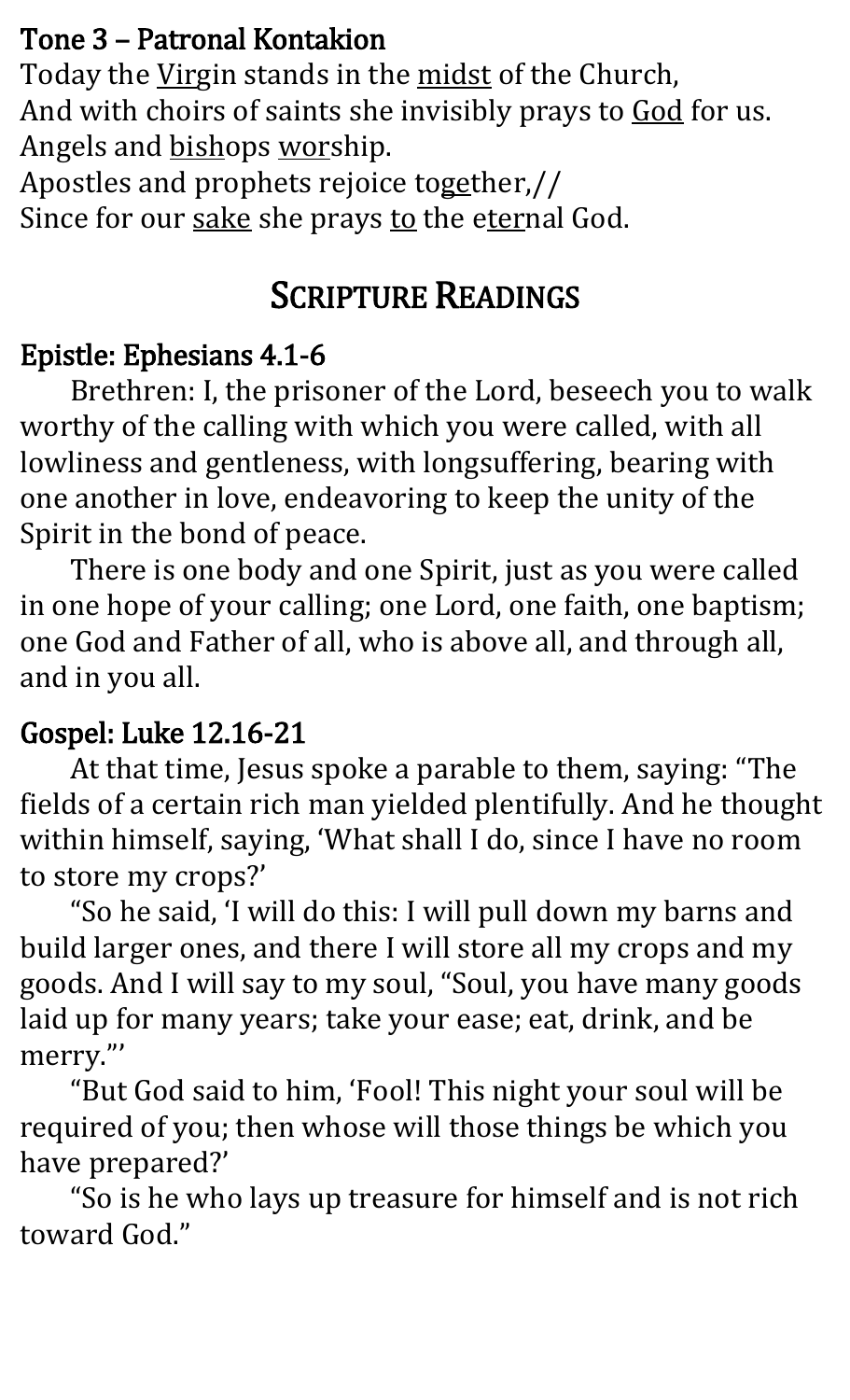# WE REMEMBER IN PRAYER

| Repose:                             |           | Michael   |                 |
|-------------------------------------|-----------|-----------|-----------------|
| <b>N.Dep.</b> Archpr. Joseph Martin |           | Olexa     |                 |
| Vaso Popovich                       |           | Anna      |                 |
| <b>Rick Lawton</b>                  |           | Maria     |                 |
| <b>Edward Nachoff</b>               |           | Valentina |                 |
| <b>Ev.Mem.</b> Gregory Burchuk      |           | Vladimir  |                 |
| Pauline Kaftan                      |           | Afanasiy  |                 |
| Ksenia Pillar                       |           | Leonid    |                 |
| Mary Gayda                          |           | Andrey    |                 |
| Olga Snarsky                        |           | Eugenia   |                 |
| <b>Angelline Svetcoff</b>           |           | Gregoriy  |                 |
| <b>Ted Parkevich</b>                |           | Galina    |                 |
| Health &                            | Barbara   |           | Claudia         |
| Salvation:                          | Theodore  |           | John            |
| Protopres. George                   | Michael   |           | Joey            |
| Mat. Anna                           | Julia     |           | Carisa          |
| Archpr. Peter                       | Warren    |           | Natalia         |
| Archpr. William                     | Loretta   |           | Elizabeth       |
| Mat. Jean                           | Gilbert   |           | Tom             |
| Priest John                         | Carol     |           | Alexander       |
| Priest                              | Peter     |           | Darlene         |
| Christopher                         | Janie     |           | Mira            |
| Mat. Jennifer                       | Tom       |           | Kristin         |
| Andrew                              | Elizabeth |           | Mitchel         |
| Gideon                              | Tina      |           | <b>Brittany</b> |
| Kevin                               | Adam      |           | Roger           |
| $\mathsf{lon}$                      | Myah      |           | Tina            |
| Tanya                               | Margaret  |           | Benjamin        |
| Kimberly                            | Diane     |           | Juliana         |
| Gail                                | Madelin   |           | Lennox          |
| William                             | Villian   |           | Laila           |
| Jovan                               | Deborah   |           |                 |
| Charles                             | Jovan     |           |                 |

\*If you know someone who needs prayer, please give their name to Fr Jacob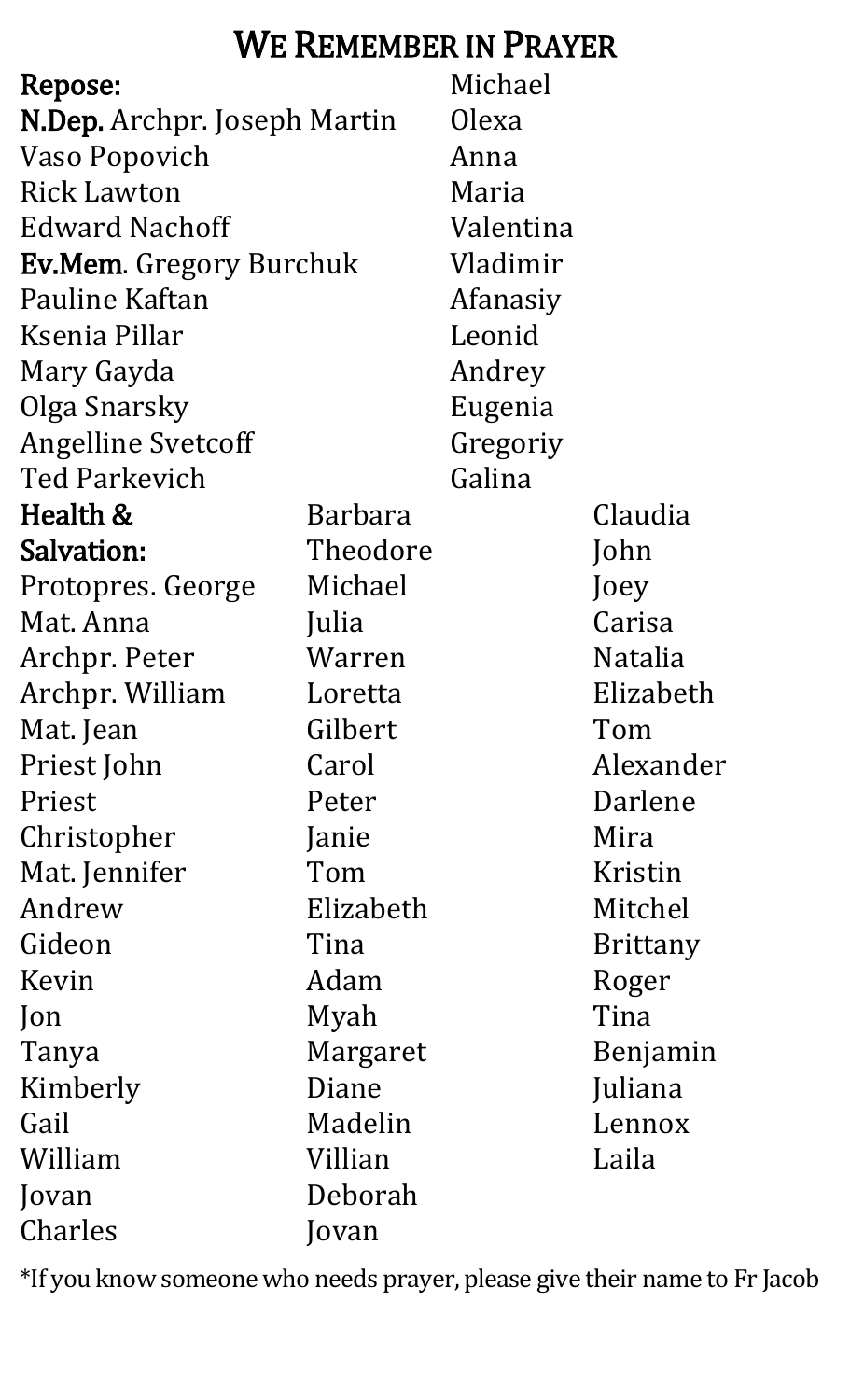#### A second collection will be taken today as we exit the sanctuary to support the humanitarian work of International Orthodox Christian Charities

# ANNOUNCEMENTS

The **O-Club** will meet after coffee hour today to plan future outreach efforts. New members are always welcome.

Please pick up your Thanksgiving bake sale order during coffee hour.

Our food collection this month supports the South Haven Food Pantry

As the holidays approach, remember to purchase your gift cards through Scrip (available during coffee hour). Also, if you shop on Amazon, start at smile.amazon.com and select "Protection of the Virgin Mary Church" as your charity of choice. These are easy ways to support the ministry of PTVM.

# Mark your calendars:

- Nov 21: Entry of the Theotokos into the Temple Vespers Tuesday night @ 6pm; Liturgy Wednesday @ 10am
- Nov 22: Thanksgiving Divine Liturgy @ 9am
- Nov 28: Fellowship Night @ 6pm
- Nov 29: Faith Enrichment @ 10am
- Dec 1: Adorn the Church for Christmas @ 9am
- Dec 8: Church School buys and wraps St. Nicholas gifts for families in need.

# Last Week's Offerings to the Lord:

General Fund: \$2,040 Mortgage: \$60

Our prosphora bread is baked by Elizabeth Pedersen, Ivanka Tanaskoski, and Sherry Mizimakoski. Please let Fr Jacob know if you are interested in joining this ministry.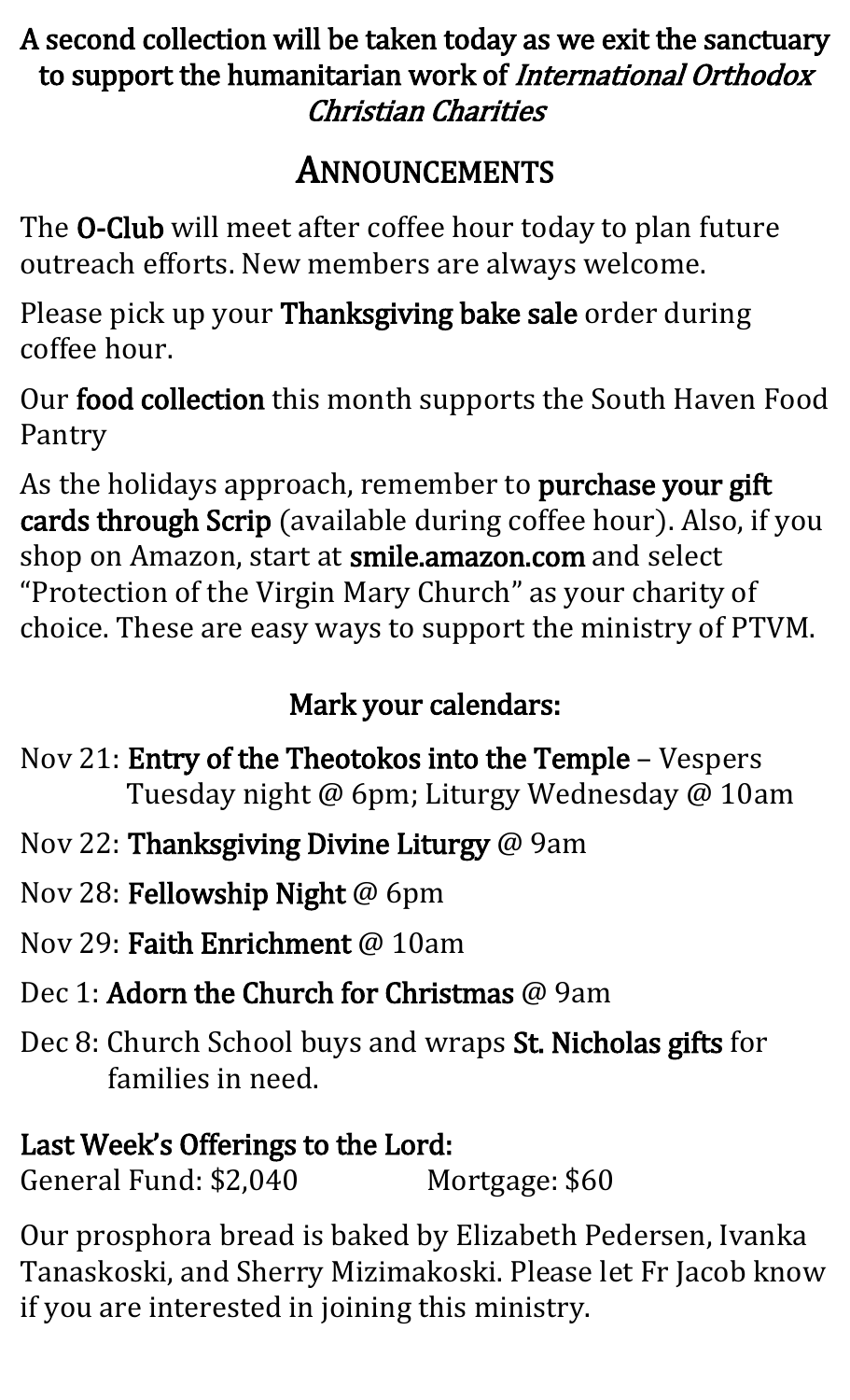# The International Orthodox Christian Charities Day of Sharing Encyclical

To the Most Reverend Clergy, Venerable Monastics, and Devout Faithful of the Holy Orthodox Churches in the Americas:

Dear Brothers and Sisters in Christ,

On this Sunday before Thanksgiving, Orthodox faithful in the United States come together to give thanks to God for His many blessings, and for the privilege of serving Christ by serving others. The Assembly of Bishops has designated this A Day of Sharing. It is set aside to focus on the work of International Orthodox Christian Charities, or IOCC, whose mission is to help people in great need, wherever and whoever they may be.

As the official humanitarian and development agency of the Assembly of Canonical Orthodox Bishops of the United States of America, IOCC is a way for Orthodox Christians to extend to others the great mercy that Christ has shown us. Since its creation in 1992, IOCC has served people around the world facing war, famine, natural disaster, and economic hardship so that they may have the means to live with dignity, respect, and hope.

Through your faithfulness and generosity, IOCC extends hope to families, refugees and displaced persons, the elderly, schoolchildren, orphans, and people with disabilities—to students, young graduates, small businesses, and farmers. When news of disaster dominates our daily lives, IOCC is present to offer practical assistance: helping Syrian refugees in Greece, Jordan, Lebanon, and Romania, and Syrians displaced in their own country, by providing food, water, shelter, and medicine; offering economic opportunity and business mentoring in Greece amidst continued financial crisis; building school facilities in Uganda; repairing water networks in Lebanon; supporting the Romanian Orthodox Church's training for social workers in assisting children with special needs; and erecting innovative greenhouses in Georgia to serve the Church and its community with produce and income. With assistance